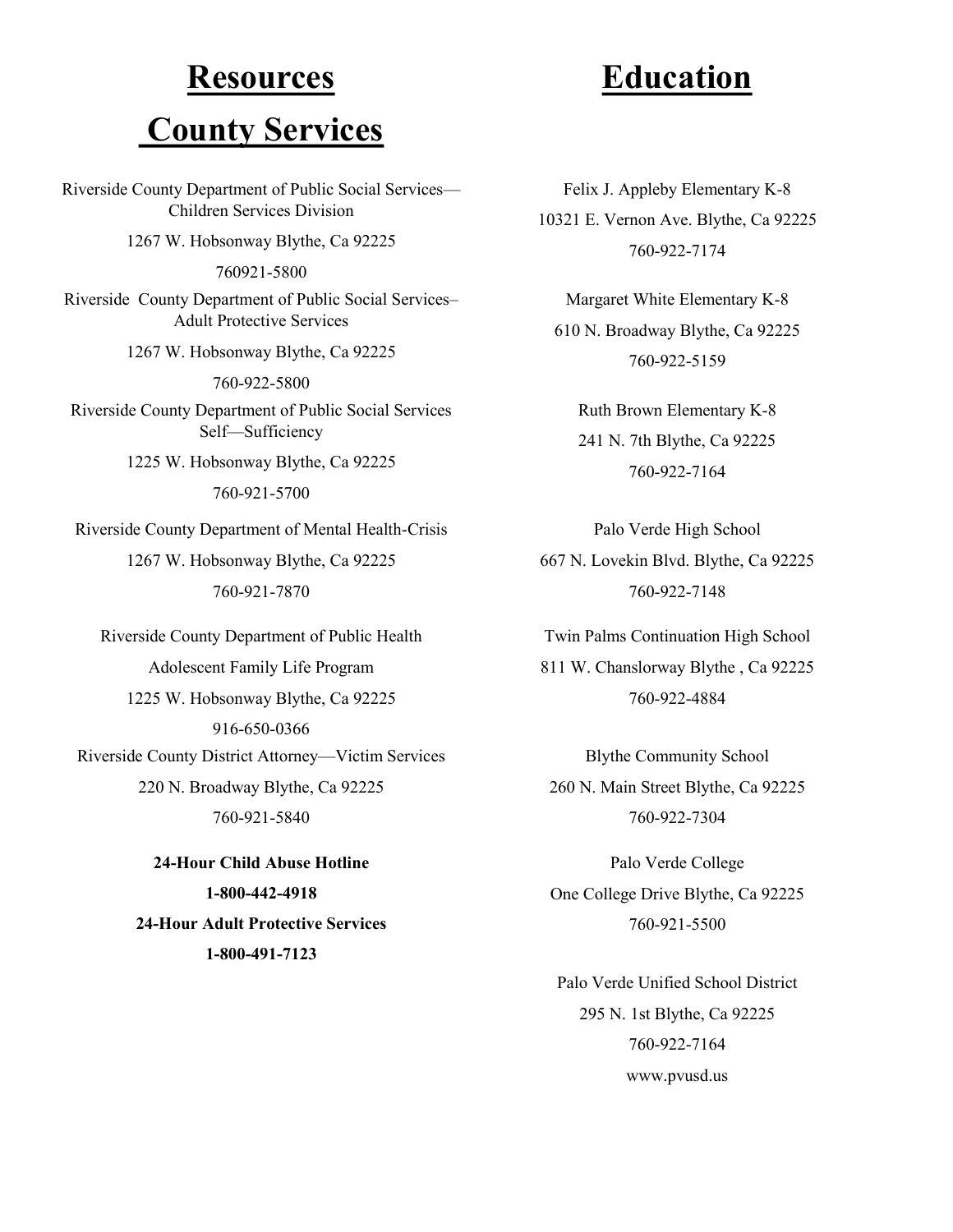Child Development Center 550 N. Lovekin Blvd. Blythe, Ca 92225 760-922-8714

Flores Family Child Care 396 Chanslorway Blythe, Ca 92225 760-922-4583

McCarthy Family Eunice Circle Blythe, Ca 92225 760-922-9261

Escuela De La Raza Unida 137 N. Broadway Blythe, Ca 92225 760-922-2582

Primeros Pasos 405 N. 7th St. Blythe, Ca 92225 760-922-4808

Escuela De La Raza Unida Early Learning Cernter 316 N. Carlton Blythe, Ca 92225 760-922-9080

> Watts Family Child Care 312 Cottonwood Blythe, Ca 92225 760-922-5053

Teresitas Child Care 301 First Street Blythe, Ca 92225 760-278-5257

## **Child Care Community Assistance**

Blythe Emergency Food Pantry 181 S. Main St. Blythe, Ca 92225 760-922-8836

Blythe Community Center –Senior Center 445 N. Broadway Blythe, Ca 92225 760-922-6161

Harmony Kitchen 219 S. Main Street Blythe, Ca 92225 760-921-4508

Sheltering Wings Corp. Day Program 701 E. Hobsonway Blythe, Ca 92225 760-922-0399

WIC (Woman, Infants and Children) 1293 W. Hobsonway Blythe, Ca 92225 1-800-455-4942

Escuela De La Raza Unida (IEP&IFSP Advocacy) 137 N. Broadway Blythe, Ca 92225 760-922-2582

Grandparents Raising Grandchildren AARP's Grandparent Information Center 1-888-687-2277

Community Action Partnership 260 Broadway Blythe, Ca 92225 760-921-5080

Employment Development Department (EDD) of Ca One College Dr. Blythe, Ca 92225 760-640-3144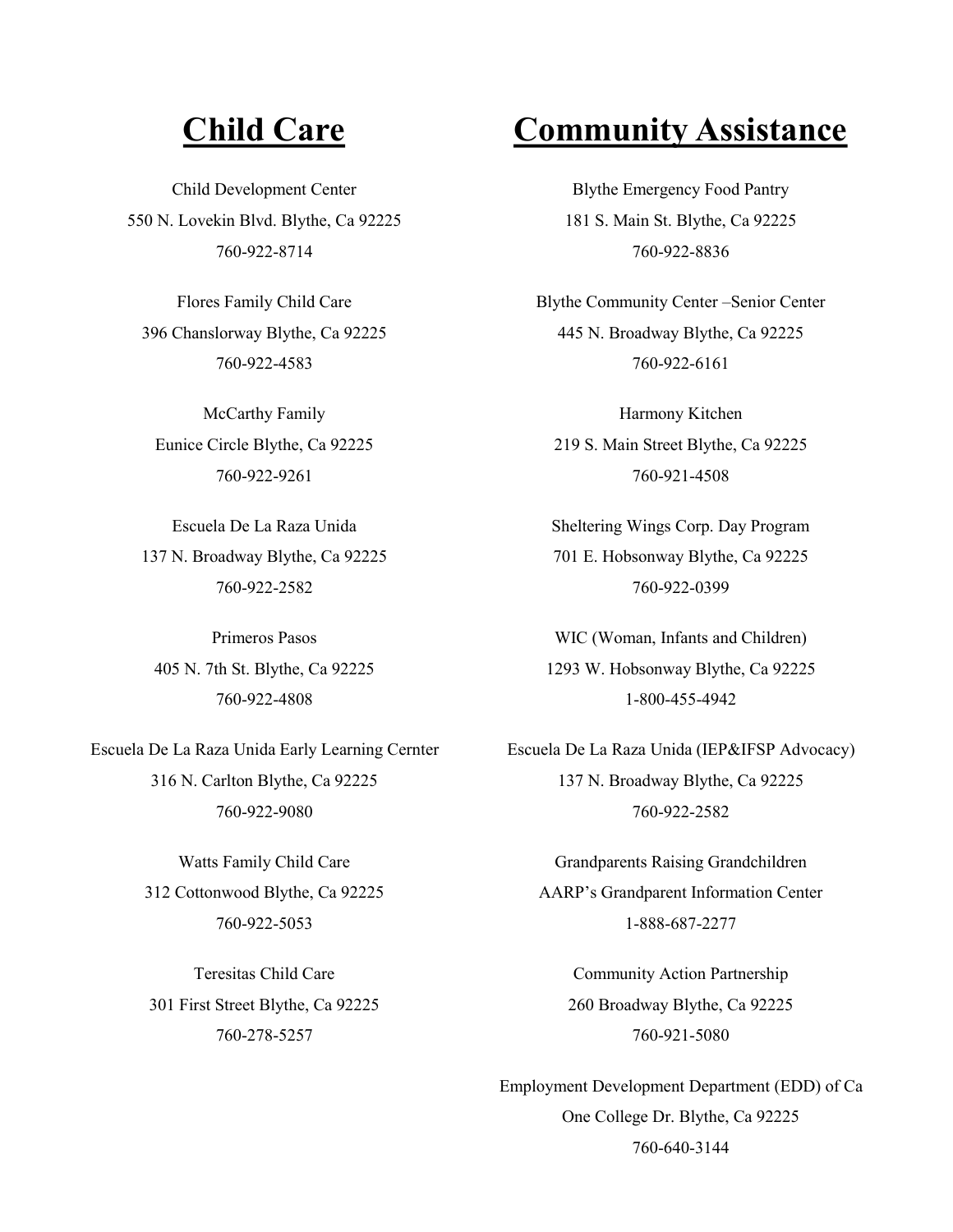# **Mental Health Services**

Riverside University Health System 1297 W. Hobsonway Blythe, Ca 92225 <sup>760</sup>-921-<sup>5000</sup> **Shelters**

Blythe Family Health Clinic 321 W. Hobsonway Ste. C Blythe, Ca 92225 760-922-4981

Caufield Counseling and Education Inc. 134 W. Hobsonway Ste. 5 Blythe, Ca 92225 760-442-9842

> **CARES Line 1-800-706-7500**

# **Substance Abuse Recovery**

Casa de Esperanza 421 Avenue A Blythe, Ca 92225

3-Step Christ Centered Recovery 141 S. Willow St. Blythe, Ca 92225 760-922-9675

Victory Outreach Blythe 140 S. Willow St. Blythe, Ca 92225 760-619-4787

Riverside County Substance Abuse Program 1297 W. Hobsonway Blythe, Ca 92225 760-921-5000

Metcalf Recovery Ranch 9826 18th Ave. Blythe, Ca 92225 760-922-8625

Colorado River Regional Shelter 1301 Joshua Ave. Ste. C Parker, Az 85344 888-499-0911

> Martha's Village and Kitchen 83791 Date Ave. Indio, Ca 760-347-4741

Safe House of the Desert 72-710 E. Lynn Street Thousand Palms, Ca 760-343-3211

> Coachella Valley Rescue Mission 47-518 Van Buren Indio, Ca 760-347-3512

# <sup>760</sup>-278-5076 or 760-777-<sup>5780</sup> **Domestic Violence**

## **Immediate Danger Call 911** 24—Hour Crisis Hotline

1-800-799-7233

Colorado River Regional Crisis Services 24-hour Crisis Hotline 1-888-499-0911 or 1-928-669-0107

Eve's Place Community Services 623-537-5380 or 844-301-7908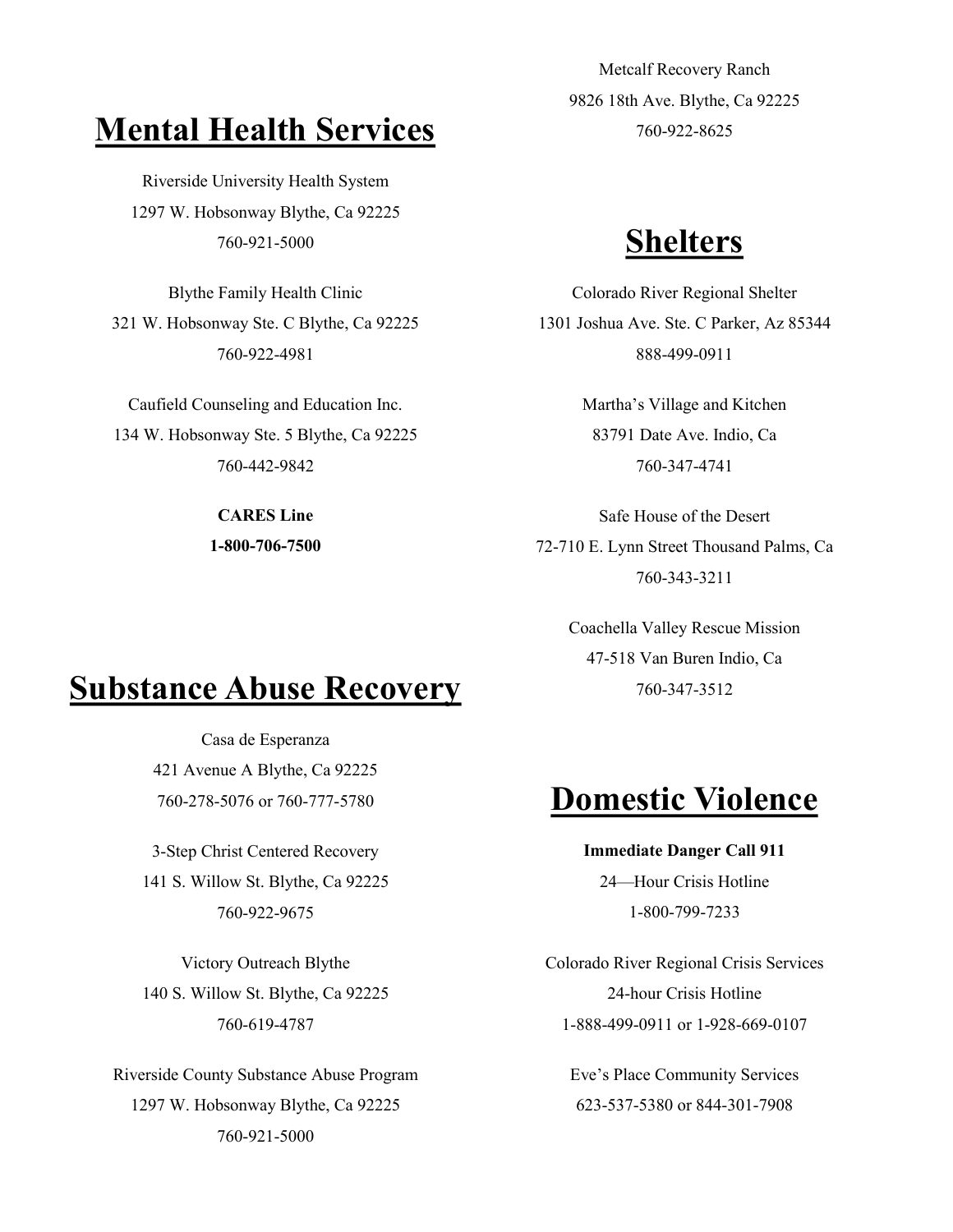# **Transportation Services Medical Services**

Palo Verde Valley Transit Agency 425 N. Main Street Blythe, Ca 92225 760-922-1140

TRIP Program and ADA Special Services 760-922-4900

Greyhound Bus Lines 400 S. Lovekin Ave. Blythe, Ca 92225 760-922-5401

Palo Verde Hospital 250 N. First St. Blythe, Ca 92225 760-922-4115

Blythe Family Health Clinic-Clinicas De Salud 321 W. Hobsonway Ste. G Blythe, Ca 92225 760-922-4981

> Blythe Pediatrics 149 W. Hobsonway Blythe, Ca 92225 760-922-7337

Blythe Animal Shelter 245 S. Carlton Ave. Blythe, Ca 92225 760-921-7857

City of Blythe Animal Control 240 N. Spring St. Blythe, Ca 92225 760-922-6111

Circle H Veterinary Hospital 2828 W. Hobsonway Blythe, Ca 92225 760-922-3136

# **Animal Shelter Dental Services**

Smile First Dental—Dr. Epofania V. Nicocas DDS 301 E. Hobsonway Blythe, Ca 92225 760-922-2300

> Indio Surgery Center 46900 Monroe St. #201 Indio, Ca 92201 760-396-5733

> > Western Dental—Indo 81735 CA-111 Indio, Ca 92201 760-238-4533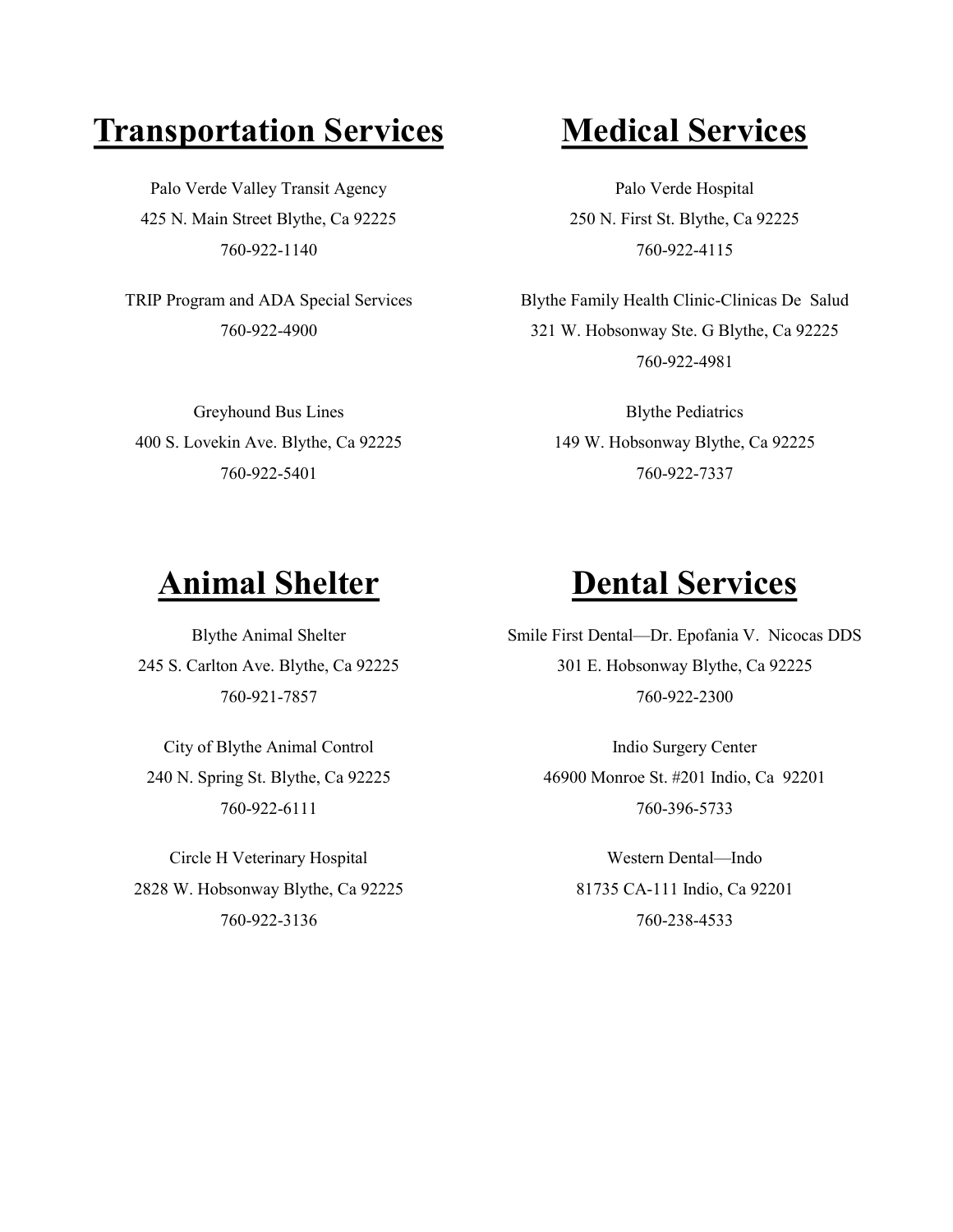# **City / Government Services**

Blythe Police Department 240 N. Spring Street Blythe, Ca 92225 760-922-6111

Riverside County Sherriff's Department 260 N. Spring Street Blythe, Ca 92225 760-921-7900

County of Riverside Assessors Offcie 270 N. Broadway Ave. Blythe, Ca 92225 760-921-5050

Riverside County Fire Department Station #43 140 W. Barnard Blythe, Ca 92225 760-922-7822

Blythe Volunteer Fire Department 201 N. Commercial Blythe, Ca 92225 760-922-6117

Blythe Chamber of Commerce 207 E. Hobsonway Blythe, Ca 92225 760-922-8166

United States Postal Service 200 E. Murphey Blythe, Ca 92225 1-800-275-8777

Palo Verde Valley Times 400 W. Hobsonway Blythe, Ca 92225 760-922-3181

Social Security Administration 1287 W. Hobsonway Blythe, Ca 92225 1-800-772-1213

Department of Veteran Affairs 1273 W. Hobsonway Blythe, Ca 92225 760-921-1224